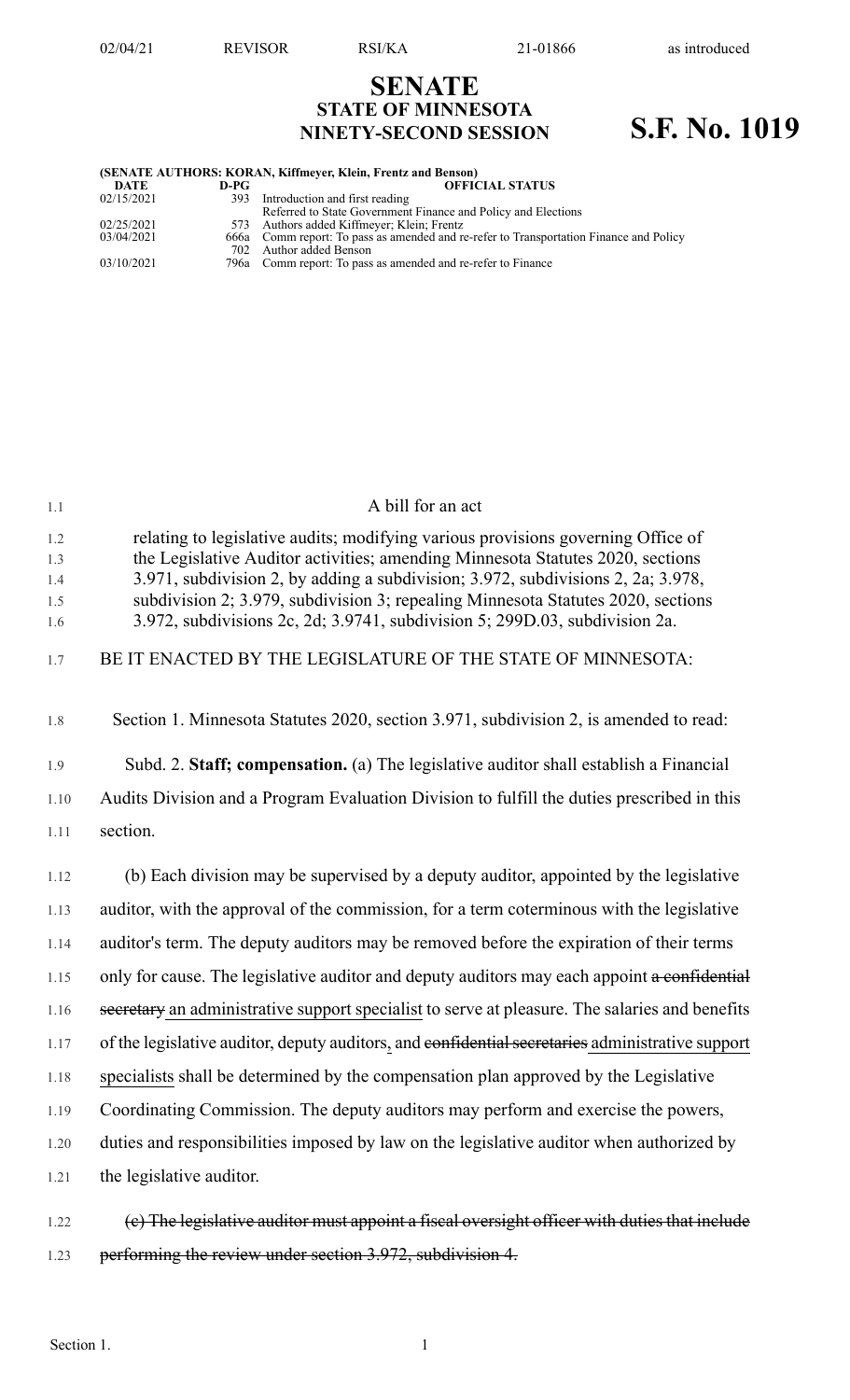| 2.1     | $(d)$ (c) The legislative auditor, deputy auditors, and the confidential secretaries                            |
|---------|-----------------------------------------------------------------------------------------------------------------|
| 2.2     | administrative support specialists shall serve in the unclassified civil service, but the fiscal                |
| 2.3     | oversight officer and all other employees of the legislative auditor are shall serve in the                     |
| 2.4     | classified civil service. Compensation for employees of the legislative auditor in the classified               |
| 2.5     | service shall be governed by a plan prepared by the legislative auditor and approved by the                     |
| 2.6     | Legislative Coordinating Commission and the legislature under section 3.855, subdivision                        |
| 2.7     | 3.                                                                                                              |
| $2.8\,$ | $\overline{e}$ (d) While in office, a person appointed deputy for the Financial Audit Division must             |
| 2.9     | hold an active license as a certified public accountant.                                                        |
| 2.10    | (e) Notwithstanding Minnesota Statutes, section 43A.32, subdivisions 2 and 3, or any                            |
| 2.11    | other law to the contrary, an employee of the legislative auditor is prohibited from being a                    |
| 2.12    | candidate for an elected public office.                                                                         |
|         |                                                                                                                 |
| 2.13    | Sec. 2. Minnesota Statutes 2020, section 3.971, is amended by adding a subdivision to                           |
| 2.14    | read:                                                                                                           |
| 2.15    | Subd. 8a. Special reviews. The legislative auditor may conduct a special review to: (1)                         |
| 2.16    | fulfill a legal requirement; (2) investigate allegations that an individual or organization                     |
| 2.17    | subject to audit by the legislative auditor may not have complied with legal requirements                       |
| 2.18    | related to the use of public money, other public resources, or government data classified as                    |
| 2.19    | not public; (3) respond to a legislative request for a review of an organization or program                     |
| 2.20    | subject to audit by the legislative auditor; or (4) investigate allegations that an individual                  |
| 2.21    | may not have complied with Minnesota Statutes, section 43A.38 or 43A.39.                                        |
|         |                                                                                                                 |
| 2.22    | Sec. 3. Minnesota Statutes 2020, section 3.972, subdivision 2, is amended to read:                              |
| 2.23    | Subd. 2. Audits of state and semistate agencies. The legislative auditor shall make a                           |
| 2.24    | eonstant, as resources permit, audit of all the financial affairs activities of $(1)$ all departments           |
| 2.25    | and, agencies $\Theta$ , offices, and other organizations in the state, executive branch; (2) courts,           |
| 2.26    | offices, and other organizations in the state judicial branch; and of the financial records and                 |
| 2.27    | $\frac{transactions}{\text{of (3)}}$ public boards, associations, and societies, and other public organizations |
| 2.28    | created by state law or supported, wholly or in part, by state funds. Once in each year, if                     |

2.29 funds and personnel permit, without previous notice, The legislative auditor shall visit each 2.30 state department and agency, association or society and, so far as practicable,

2.31 (1) inspect;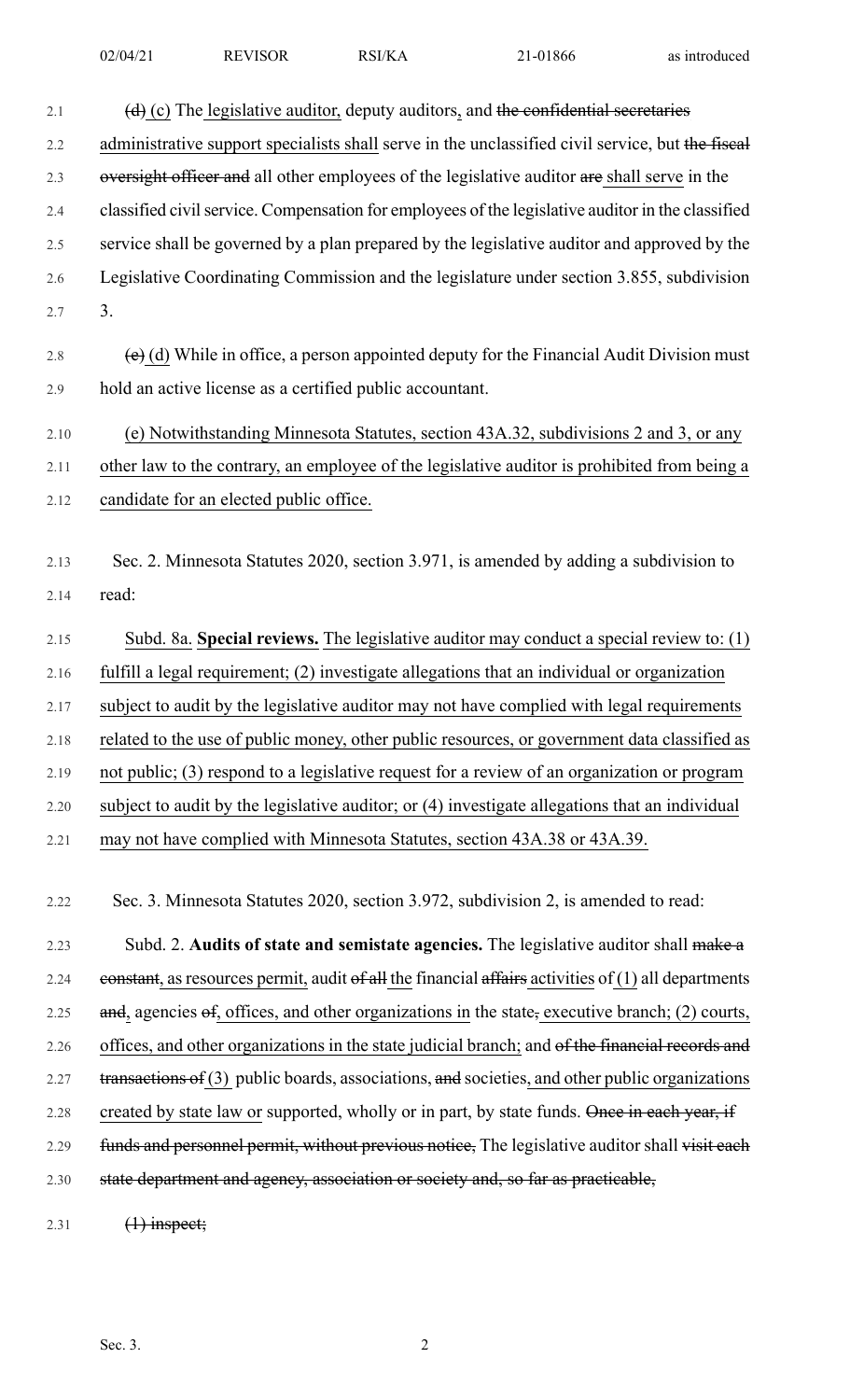| 3.1  | (2) thoroughly examine its books and accounts, verifying the funds, securities, and other     |
|------|-----------------------------------------------------------------------------------------------|
| 3.2  | assets;                                                                                       |
| 3.3  | (3) check the items of receipts and disbursements with its voucher records;                   |
| 3.4  | (4) ascertain the character of the official bonds for its officers and the financial ability  |
| 3.5  | of the bonding institution;                                                                   |
| 3.6  | (5) inspect its sources of revenue and the use and disposition of state appropriations and    |
| 3.7  | property;                                                                                     |
| 3.8  | (6) investigate the methods of purchase and sale and the character of contracts on public     |
| 3.9  | account;                                                                                      |
| 3.10 | (7) ascertain proper custody and depository for its funds and securities;                     |
| 3.11 | (8) verify the inventory of public property and other assets held in trust; and               |
| 3.12 | $(9)$ ascertain that all financial transactions and operations involving the public funds and |
| 3.13 | property of the state comply with the spirit and purpose of the law, are sound by modern      |
| 3.14 | standards of financial management, and are for the best protection of the public interest     |
| 3.15 | funds and other public resources.                                                             |
| 3.16 | Sec. 4. Minnesota Statutes 2020, section 3.972, subdivision 2a, is amended to read:           |
| 3.17 | Subd. 2a. Audits of Department of Human Services. $(a)$ To ensure continuous effective        |
| 3.18 | legislative oversight and accountability, the legislative auditor shall give high priority to |
| 3.19 | auditing the programs, services, and benefits administered by the Department of Human         |
| 3.20 | Services. The audits shall determine whether As resources permit, the legislative auditor     |
| 3.21 | shall track and assess expenditures throughout the human service delivery system, from the    |
| 3.22 | department offered to the point of service delivery, and determine whether human services     |
| 3.23 | programs and provided, services, and benefits are being provided cost-effectively and only    |
| 3.24 | to eligible persons individuals and organizations, and complied in compliance with applicable |
| 3.25 | legal requirements.                                                                           |
| 3.26 | (b) The legislative auditor shall, based on an assessment of risk and using professional      |
| 3.27 | standards to provide a statistically significant sample, no less than three times each year,  |
| 3.28 | test a representative sample of persons enrolled in a medical assistance program or           |
| 3.29 | MinnesotaCare to determine whether they are eligible to receive benefits under those          |

- 3.30 programs. The legislative auditor shall report the results to the commissioner of human
- 3.31 services and recommend corrective actions. The commissioner shall provide a response to
- 3.32 the legislative auditor within 20 business days, including corrective actions to be taken to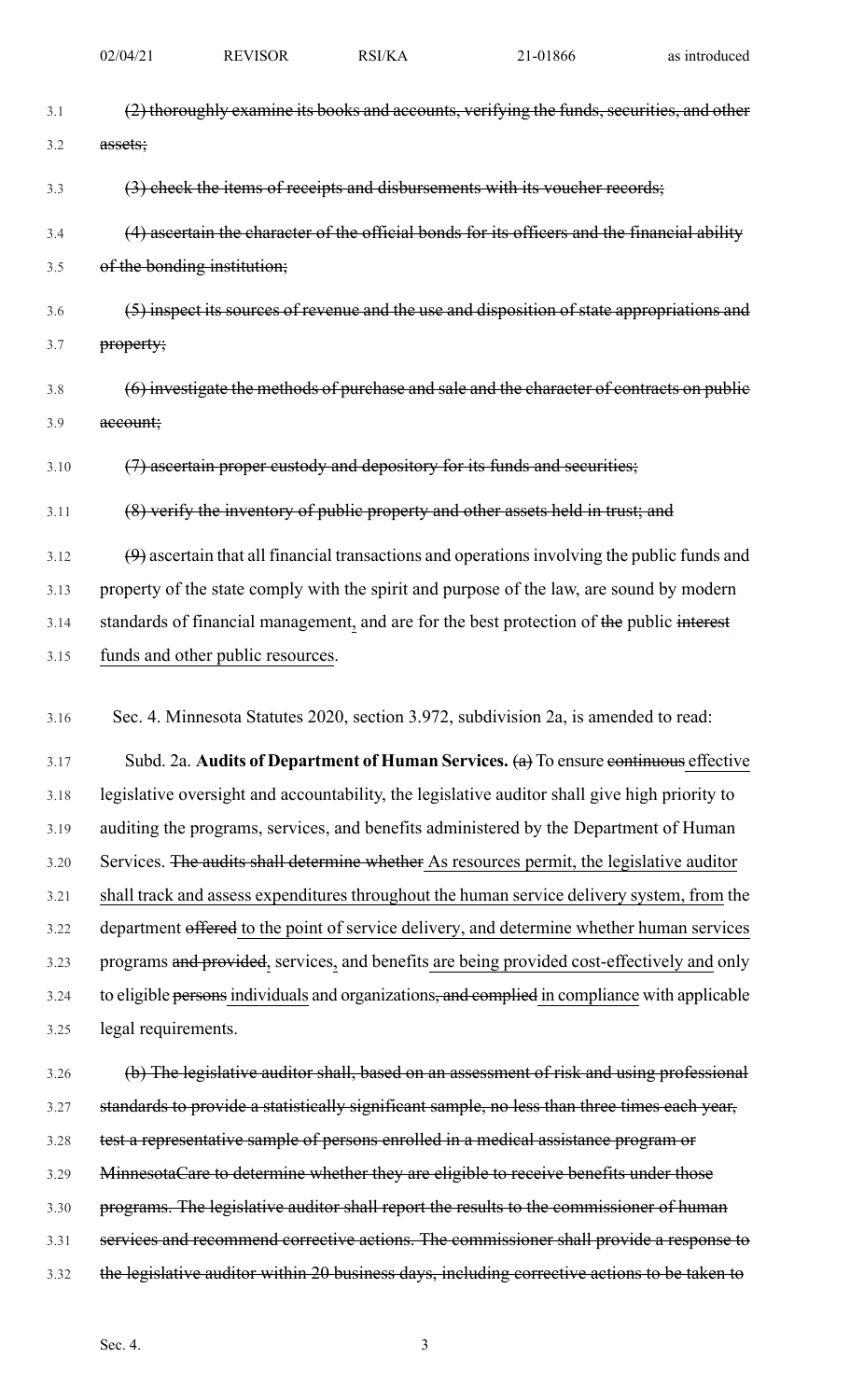4.1 address any problems identified by the legislative auditor and anticipated completion dates. 4.2 The legislative auditor shall monitor the commissioner's implementation of corrective actions 4.3 and periodically report the results to the Legislative Audit Commission and the chairs and 4.4 ranking minority members of the legislative committees with jurisdiction over health and 4.5 human services policy and finance. The legislative auditor's reports to the commission and 4.6 the chairs and ranking minority members must include recommendations for any legislative 4.7 actions needed to ensure that medical assistance and MinnesotaCare benefits are provided 4.8 only to eligible persons.

4.9 Sec. 5. Minnesota Statutes 2020, section 3.978, subdivision 2, is amended to read:

4.10 Subd. 2. **Inquiry and inspection power; duty to aid legislative auditor.** All public 4.11 officials and their deputies and employees, and all corporations, firms, and individuals 4.12 having business involving the receipt, disbursement, or custody of public funds shall at all 4.13 times afford reasonable facilities for examinations by the legislative auditor, make returns 4.14 and reports required by the legislative auditor, attend and answer under oath the legislative 4.15 auditor's lawful inquiries, produce and exhibit all books, accounts, documents, data of any 4.16 classification, and property that the legislative auditor may need requests to inspect, and in 4.17 all things aid cooperate with the legislative auditor in the performance of duties.

4.18 Sec. 6. Minnesota Statutes 2020, section 3.979, subdivision 3, is amended to read:

4.19 Subd. 3. **Audit data.** (a) "Audit" as used in this subdivision means a financial audit, 4.20 review, program evaluation, best practices special review, or investigation. Data relating to 4.21 an audit are not public or with respect to data on individuals are confidential until the final 4.22 report of the audit has been released by the legislative auditor or the audit is no longer being 4.23 actively pursued. Upon release of a final audit report by the legislative auditor, data relating 4.24 to an audit are public except data otherwise classified as not public.

4.25 (b) Data related to an audit but not published in the audit report and that the legislative 4.26 auditor reasonably believes will be used in litigation are not public and with respect to data 4.27 on individuals are confidential until the litigation has been completed or is no longer being 4.28 actively pursued.

4.29 (c) Data on individuals that could reasonably be used to determine the identity of an 4.30 individual supplying data for an audit are private if the data supplied by the individual were 4.31 needed for an audit and the individual would not have provided the data to the legislative 4.32 auditor without an assurance that the individual's identity would remain private, or the 4.33 legislative auditor reasonably believes that the subject would not have provided the data.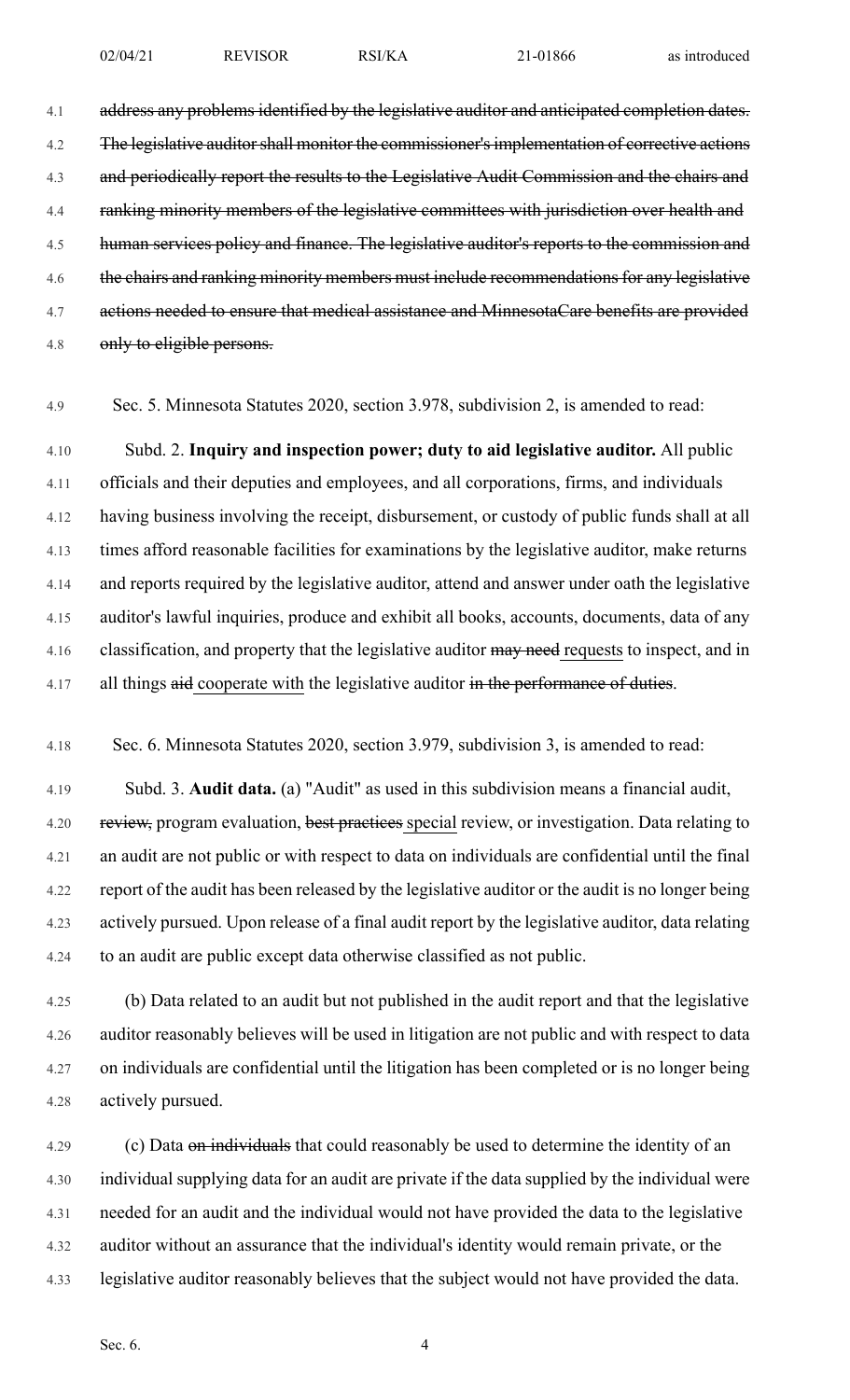| 02/04/21<br>the contract of the contract of | <b>REVISOR</b> | RSI/KA | 1-01866 | the contract of the contract of<br>as introduced |
|---------------------------------------------|----------------|--------|---------|--------------------------------------------------|
|                                             |                |        |         |                                                  |

- 5.1 (d) The definitions of terms provided in section 13.02 apply for purposes of this
- 5.2 subdivision.
- 5.3 Sec. 7. **REPEALER.**
- 5.4 Minnesota Statutes 2020, sections 3.972, subdivisions 2c and 2d; 3.9741, subdivision
- 5.5 5; and 299D.03, subdivision 2a, are repealed.